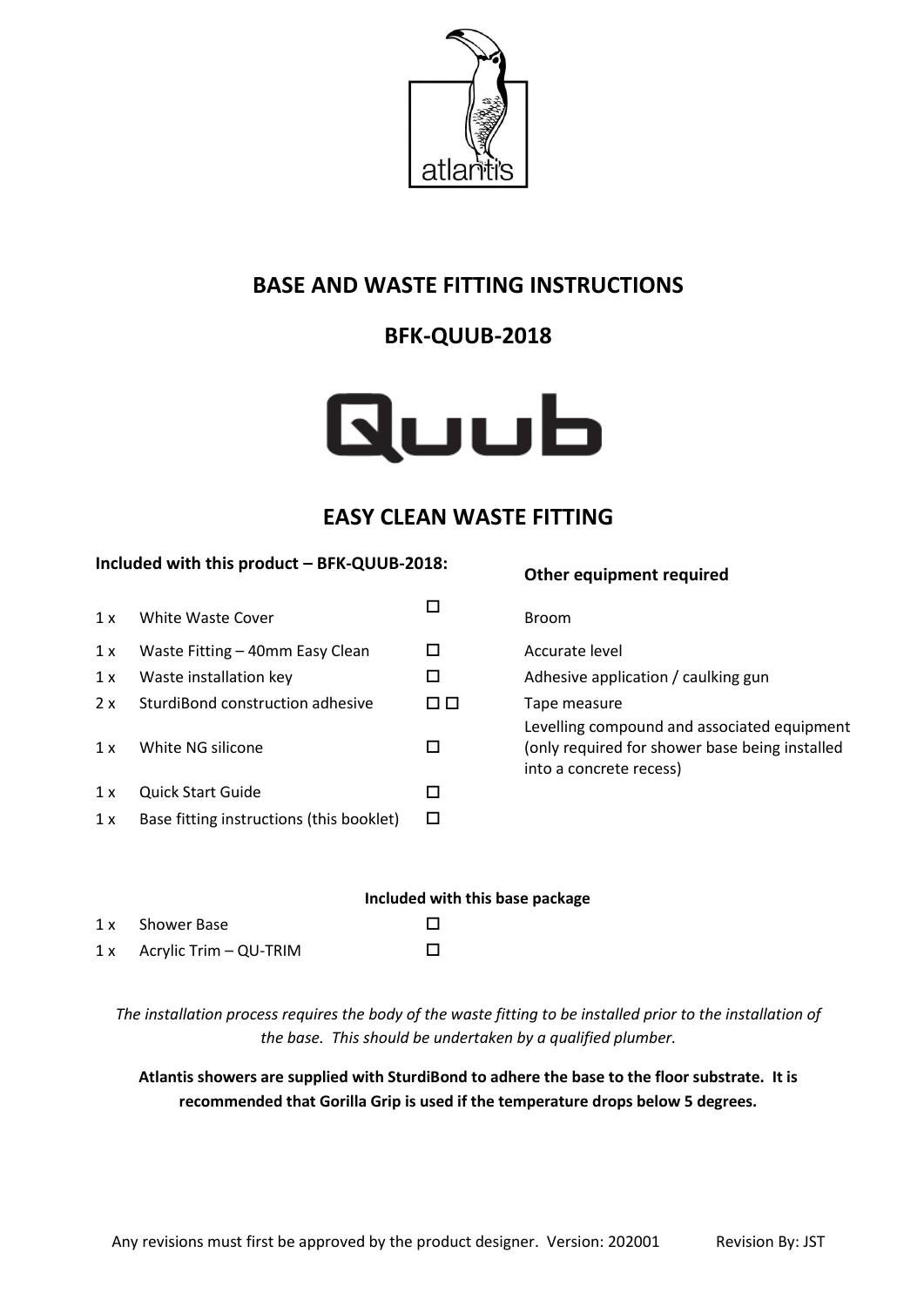#### Quub shower base profile

(NOT TO SCALE)